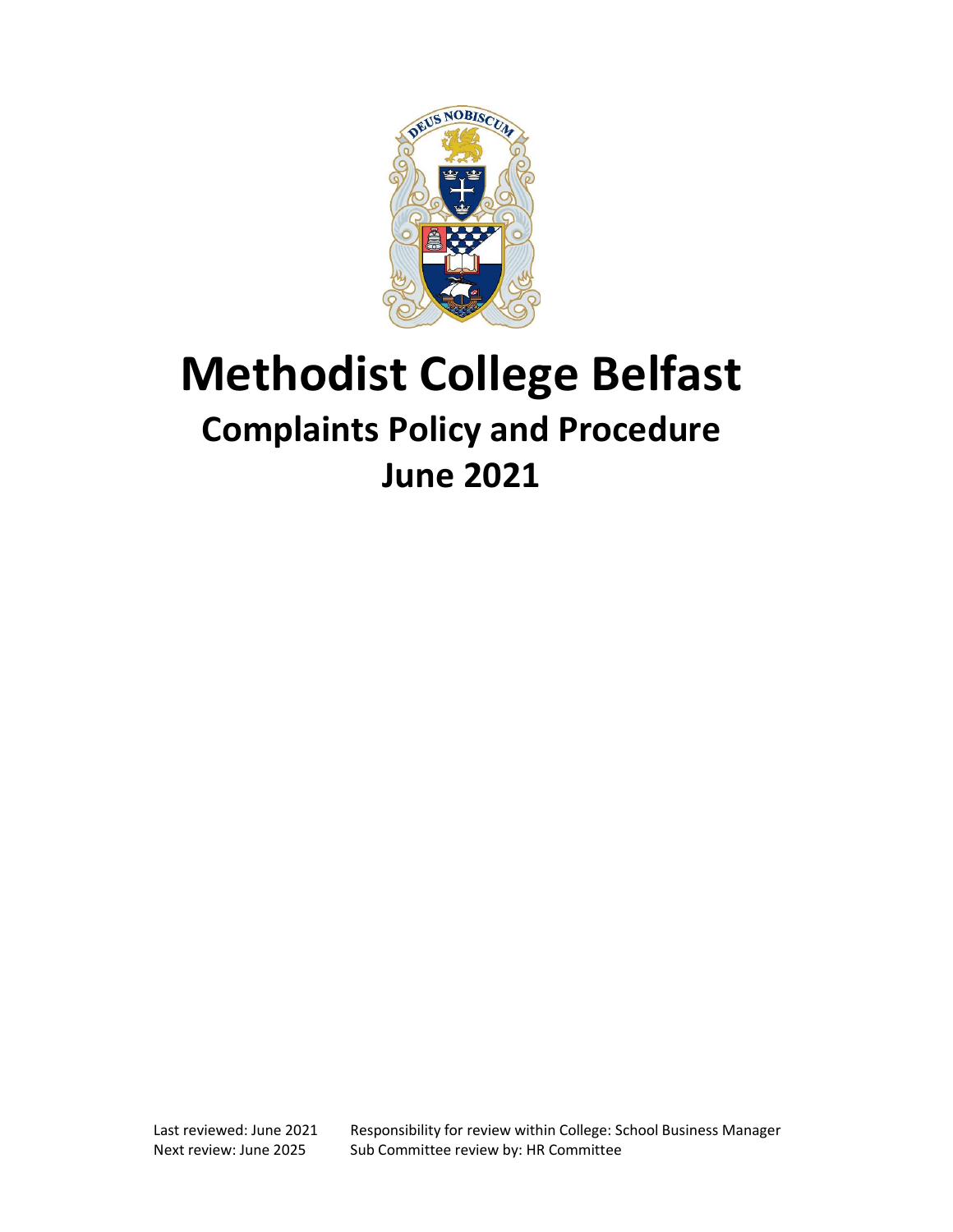# 1. Introduction

At Methodist College Belfast we take all complaints seriously. We have the best interests of all our pupils and their families at the centre of all we do. In this regard we encourage anyone with a concern to speak to us as soon as possible and we will make every effort to resolve matters as quickly as possible.

## 2. Informally raising a concern

Many issues can be addressed informally by talking to the relevant staff in school who will be happy to help. Open communication and regular engagement between the school staff and parents or the wider school community is vital to the effective management of the school.

It is normally appropriate to communicate promptly directly with your pupil's Form Tutor.

If your concern is of a particularly serious or sensitive nature you may prefer to discuss it with a member of staff responsible for the area you are concerned about, for example a Head of Form, Head of Department or Deputy Head of Pastoral Care. This may be by letter, by telephone or in person by appointment requested via School Reception.

Many concerns can be resolved by a simple clarification or the provision of information and it is anticipated that most complaints will be resolved at this informal stage. Members of staff will make sure that they understand what you feel went wrong and will explain the College's actions to you. This does not mean that in every case they will come round to your point of view but it will help both you and the College to understand both sides of the issue and may prevent a similar problem arising again.

If you are dissatisfied with the response you receive, you can informally bring the matter to the attention of the senior member of staff with responsibility for the particular area in which you have a concern, either the Head of Department, the Head of Section or the Head of Pastoral Care. You may be invited to come into school to discuss your concern and it may be appropriate for another member of staff to be present. The senior member of staff will carry out an investigation where this is necessary or would prove helpful and will seek to resolve the matter to your satisfaction.

If you are uncertain about who to contact seek advice from School Reception.

If you wish to make a formal complaint, please follow the procedure described within this document.

# 3. Scope of the Complaints Procedure

A complaint is defined as an expression of dissatisfaction with our work.

The College will not normally investigate an anonymous complaint, unless deemed by the Chair of the Board of Governors to be of a very serious nature. The decision to deal with such complaints will be at the discretion of the Chair of the Board of Governors.

A number of complaints have separate, established external procedures. This procedure should not be used for complaints with separate established procedures, however if your complaint relates to the College's failure to correctly administer any of these procedures then you may complain by means of this procedure.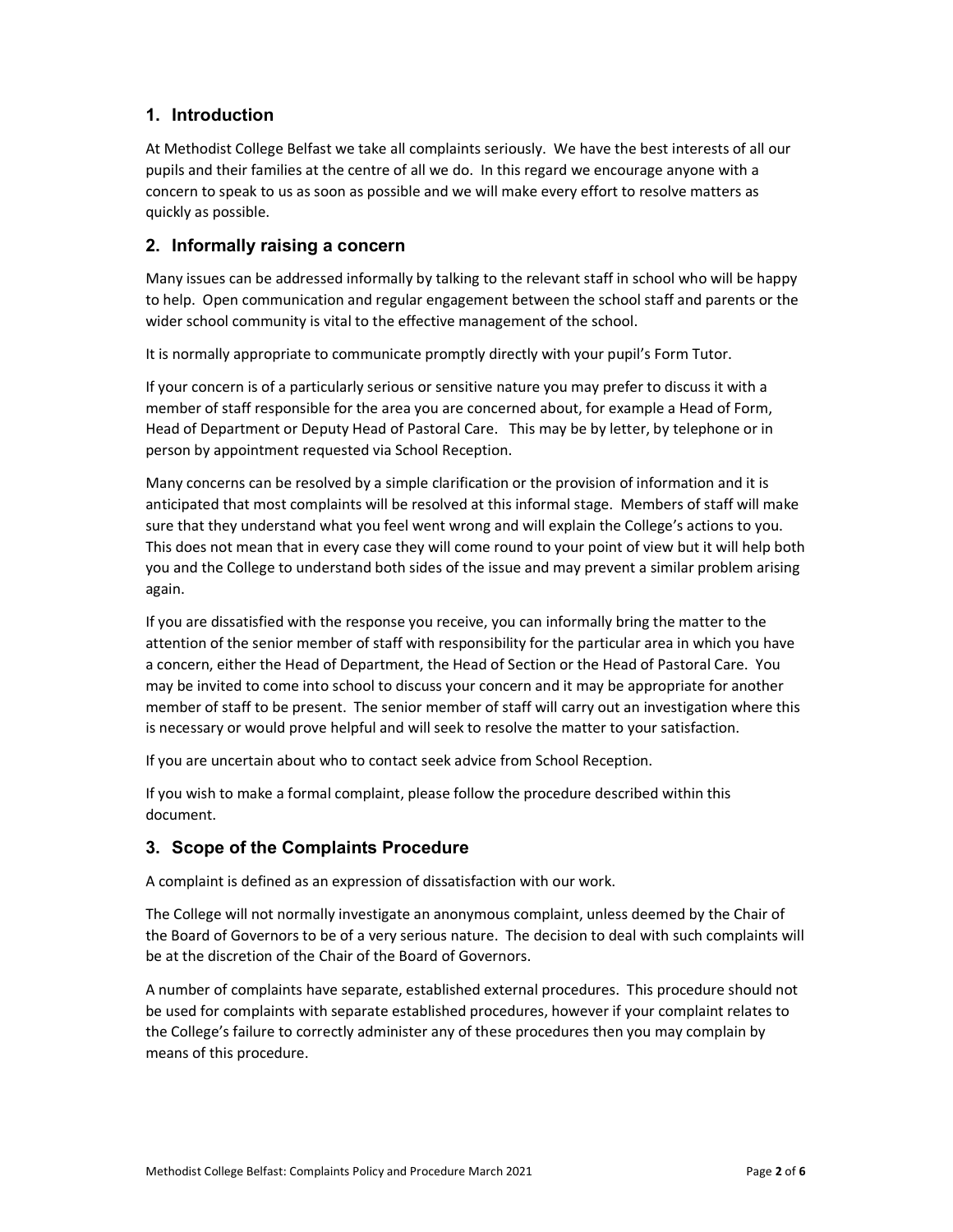Some examples of statutory procedures and appeal mechanisms are listed below. This list is not exhaustive.

| Admissions / Expulsions / Exclusion of children | Contact the Education Authority's Director of |
|-------------------------------------------------|-----------------------------------------------|
| from the College                                | Operations and Estates via www.eani.org.uk    |
| Statutory assessments of Special Educational    | Contact the Education Authority's Director of |
| Needs (SEN)                                     | Children and Young People's Services via      |
|                                                 | www.eani.org.uk                               |
| Child protection / Safeguarding                 | Contact the Education Authority's Director of |
|                                                 | Children and Young People's Services via      |
|                                                 | www.eani.org.uk                               |
| School development proposals                    | Contact the Education Authority's Director of |
|                                                 | Education via www.eani.org.uk                 |

# 4. Aims of the Complaints Procedure

When dealing with complaints the College aims to:

- Encourage resolution of all concerns as quickly as possible;
- Provide timely responses to concerns and complaints;
- Keep you informed of progress;
- Ensure a full and fair investigation of your complaint where appropriate;
- Have due regard for the rights and responsibilities of all parties involved;
- Respect confidentiality;
- Fully address complaints and provide an effective response;
- Take appropriate action to rectify the issue and prevent it happening again where appropriate;
- Be responsive to learning from outcomes which will inform and improve practice within the College.

## 5. Complaints procedure

After raising an issue informally, if you are dissatisfied with the outcome the following procedure should be followed.

### Time limit

Unless there are exceptional circumstances complaints will only be considered within 6 months of the date of the incident(s) about which you are complaining.

### Formal Stage One

When making a complaint, contact the College Principal who will arrange for the complaint to be investigated. If the complaint is about the Principal proceed to Stage Two. The College requires complaints to be made in writing. Where this presents difficulties, please contact the College which will make reasonable arrangements to support you with this process.

Please provide as much information as possible, including:

- Name and contact details;
- What the complaint is about, try to be as specific as possible;
- What you have already done to try to resolve the complaint informally;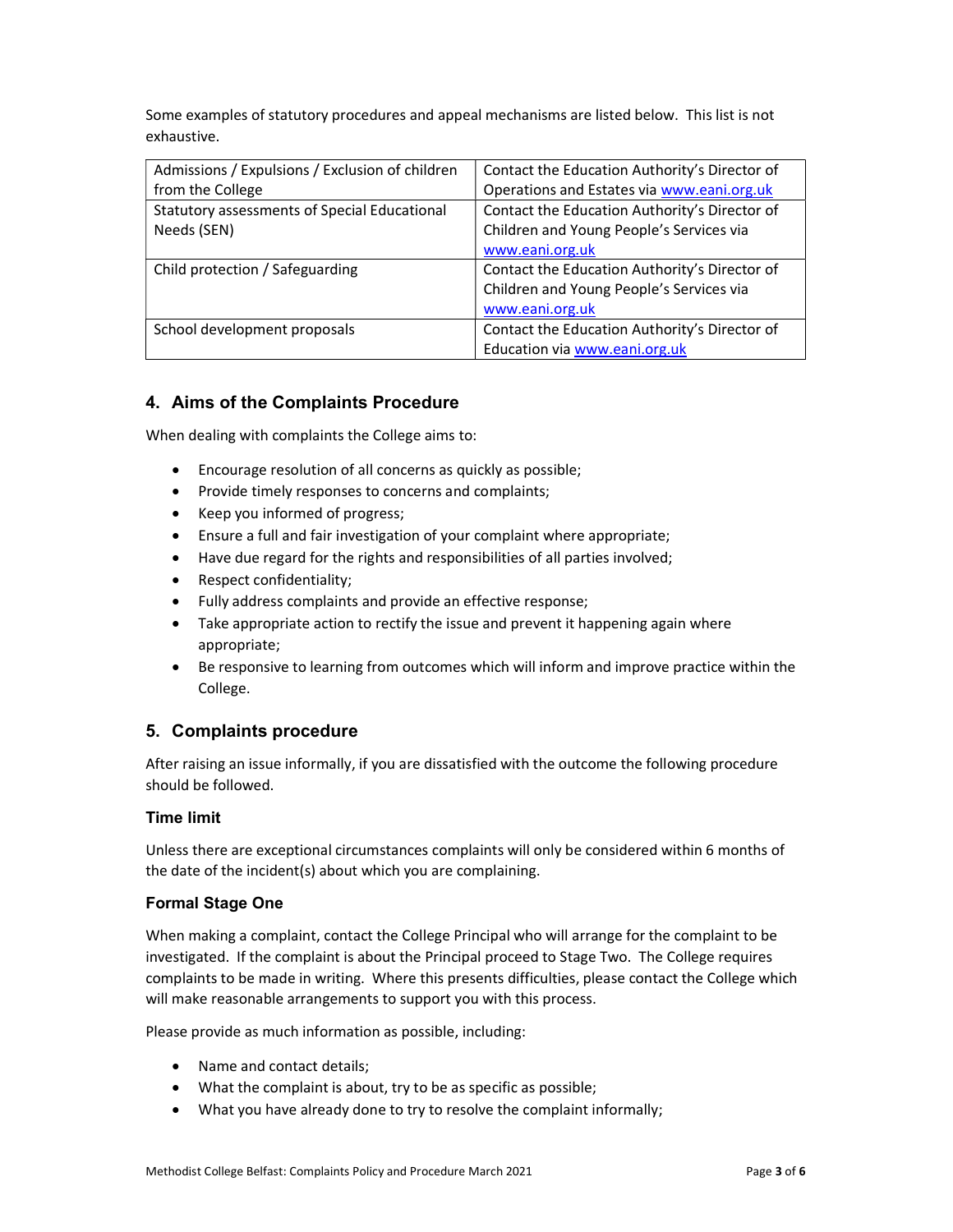What you would like the College to do to resolve your complaint.

The complaint will normally be acknowledged by the College as soon as possible but within 10 school working days. This will be a short response. A final response will normally be made within 20 school working days from receipt of the complaint in writing. This response will be issued in writing and will indicate whether the complaint has been upheld, partially upheld or not upheld. If the complaint takes longer to complete you will be informed in writing of revised time limits and kept updated on progress. These timeframes may need to be reviewed if complaints are ongoing during College holiday periods.

If you are unhappy with the outcome at Stage One, the complaint may be progressed to Stage 2 which is overseen by the Board of Governors.

## Formal Stage Two

If your complaint is about the Principal, or is unresolved after Stage One, please write to the Chair of the Board of Governors, care of the College and marked Private and Confidential. Where this presents difficulties please contact the College which will make reasonable arrangements to support you with this process.

Please provide clear information. If your complaint is about the Principal you should include the information listed under Stage One. If you are unhappy with the outcome at Stage One you should include the following:

- Reason(s) why you disagree with the stage one findings;
- Any aspect in which you think that the College's Complaints Procedure was not fully followed.

The Chair will convene a committee to review the complaint.

The complaint will normally be acknowledged by the Chair as soon as possible but within 10 school working days. This will be a short response. A final response will normally be made within 20 school working days from receipt of the complaint in writing. This response will be issued in writing from the Chair of the Committee convened to review the complaint and will indicate whether the complaint has been upheld, partially upheld or not upheld. If the complaint takes longer to complete you will be informed in writing of revised time limits and kept updated on progress. These timeframes may need to be reviewed if complaints are ongoing during College holiday periods.

If following Stage Two you remain dissatisfied with the outcome of your complaint you can refer the matter to the Office of the Northern Ireland Public Services Ombudsman (NIPSO). The response to a Stage Two complaint will in its concluding letter advise that the complaint may be referred to the NIPSO if you remain dissatisfied.

## Northern Ireland Public Services Ombudsman (NIPSO)

The Ombudsman provides a free, independent and impartial service for handling complaints about schools in Northern Ireland. You have the right to complain to the Ombudsman if you feel that you have been treated unfairly or have received a poor service from a school and your complaint has not been resolved to your satisfaction.

A complaint should normally be referred to NIPSO within six months of the final response from the College.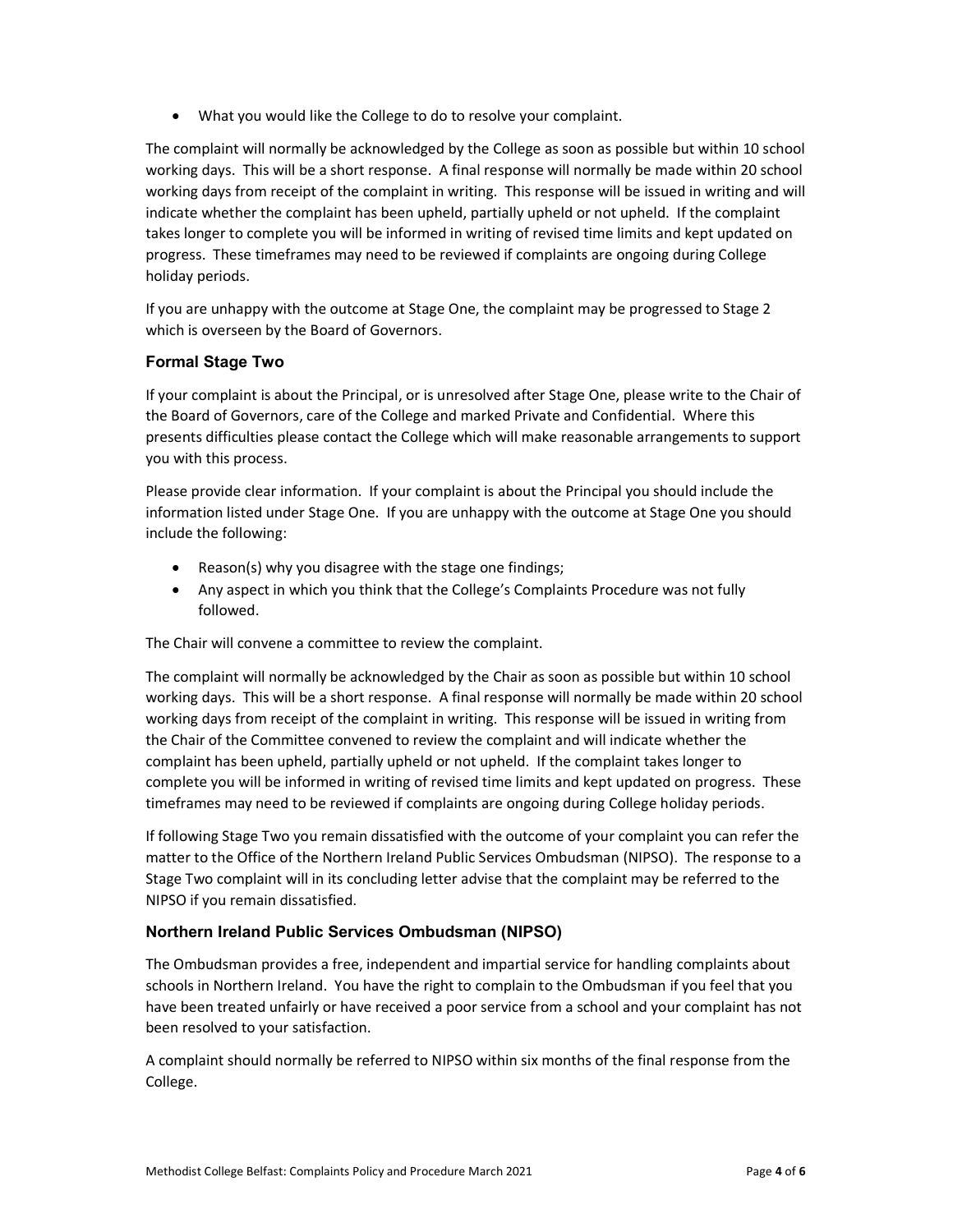Contact details for NIPSO are:

Northern Ireland Public Services Ombudsman Office of the Northern Ireland Public Services Ombudsman Progressive House 33 Wellington Place Belfast BT1 6HN

Freepost: FREEPOST NIPSO

Telephone 02890 233 821 Free phone 0800 34 34 24

Email: nipso@nipso.org.uk Web: www.nipso.org.uk

## 6. What to expect under this procedure

#### Your rights as a person making a complaint

In dealing with the complaint we will ensure:

- Fair treatment;
- Courtesy;
- A timely response;
- Accurate advice;
- Respect for privacy complaints will be treated as confidentially as possible allowing for the possibility of consultation with other appropriate parties about the complaint;
- Clear reasons for decisions.

#### Your responsibilities as a person making a complaint

In making a complaint it is important to:

- Raise issues in a timely manner;
- Treat our staff with respect and courtesy;
- Provide accurate and concise information in relation to the issues raised;
- Use these procedures fully and engage with them at the appropriate levels

### Rights of parties involved during the investigation

Where a meeting is arranged the complainant may be accompanied (for example by a spouse, friend, family member or interpreter) but not represented by another person.

This procedure does not take away from the statutory rights of any of the participants.

### 7. Equality

The College requires complaints to be made in writing. Where this may present difficulties please contact the College which will make reasonable arrangements to support the complainant with this process.